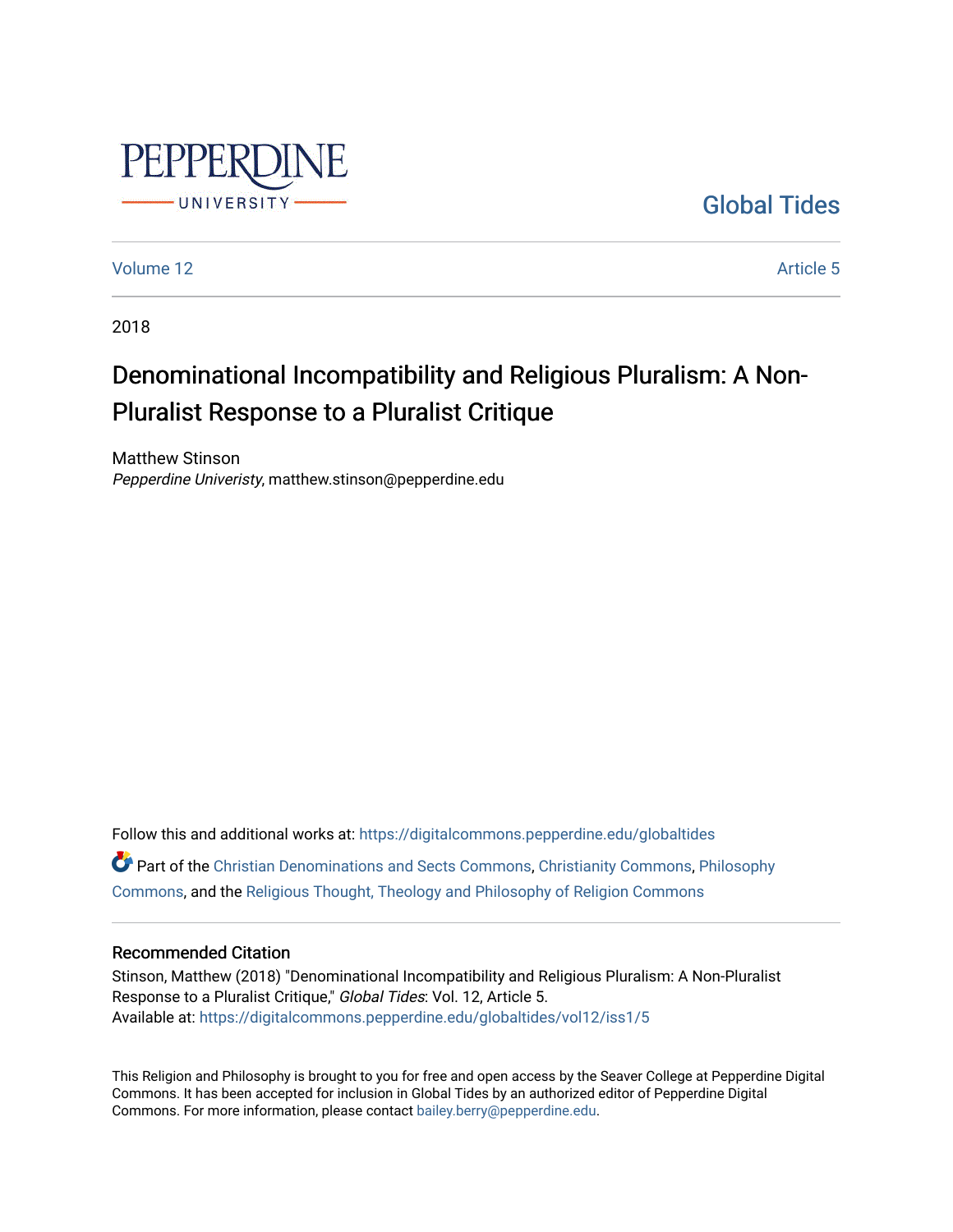# Denominational Incompatibility and Religious Pluralism: A Non-Pluralist Response to a Pluralist Critique

## Cover Page Footnote

Denominational Incompatibility and Religious Pluralism: A Non-Pluralist Response to a Pluralist Critique by Matt Stinson J.D./M.Div. Candidate 2020

This religion and philosophy is available in Global Tides: [https://digitalcommons.pepperdine.edu/globaltides/vol12/](https://digitalcommons.pepperdine.edu/globaltides/vol12/iss1/5) [iss1/5](https://digitalcommons.pepperdine.edu/globaltides/vol12/iss1/5)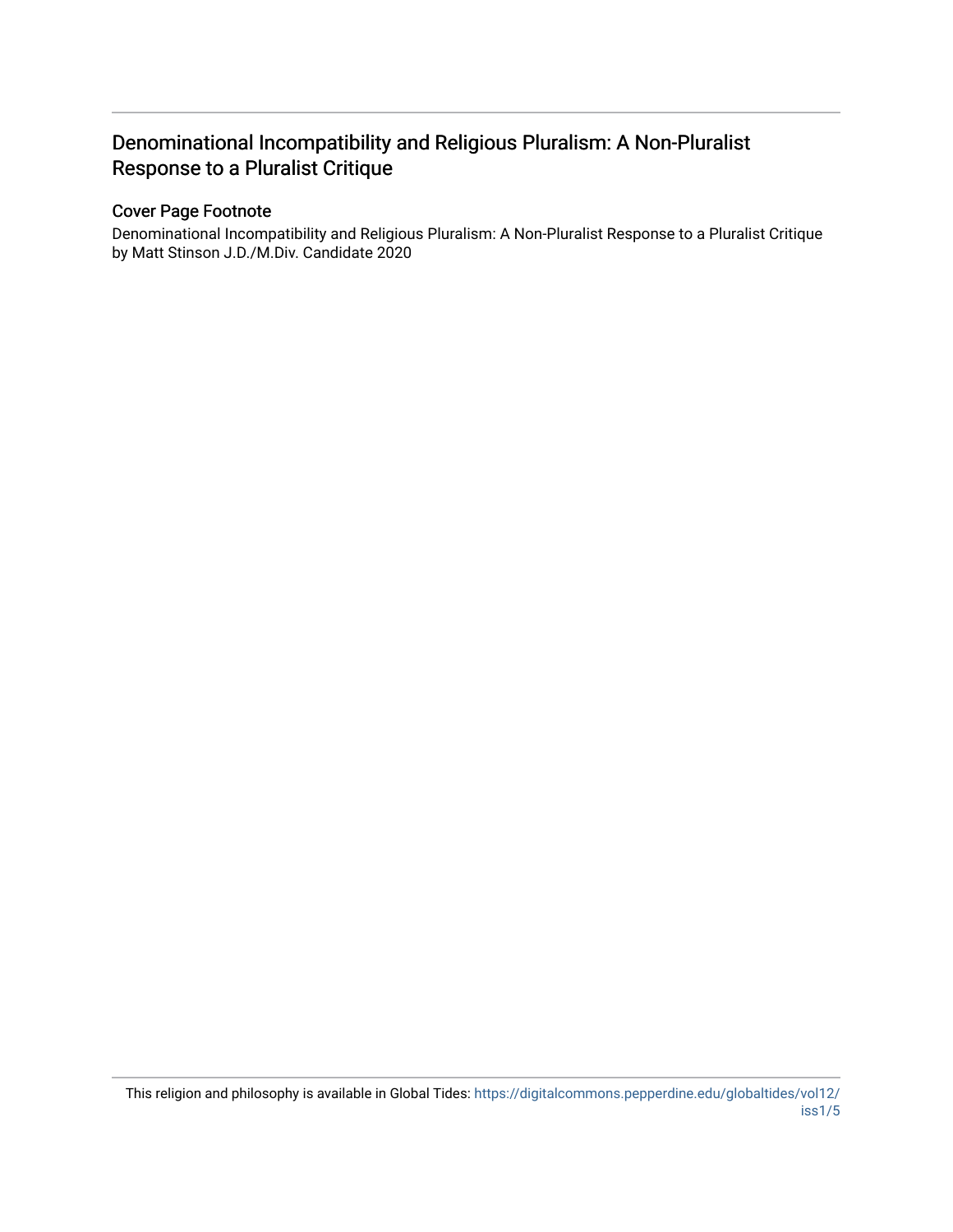Samuel Ruhmkorff's article, *The Incompatibility Problem and Religious Pluralism* (2013), surveys the solutions proposed by various Religion Pluralist thinkers to the "incompatibility problem" often raised against Religious Pluralism.<sup>1</sup> The argument that my paper will be responding to is Ruhmkorff's defense to the incompatibility problem. He argues that those who assert the truth of a single faith are face their own incompatibility problem—the incompatibility of denominations within that faith. Ruhmkorff presents a "subsets of belief" defense that can be used in response to denominational incompatibility, and then cross-applies it to Religious Pluralism to likewise solve for religious incompatibility. The argument is meant to show that the religious exclusivist does not escape the incompatibility critique unless she holds up one denomination within a faith as being exclusively correct (which leads to a problematic kind of solipsism) or admits that correct subsets of belief within otherwise incompatible belief systems can render both belief systems correct. My thesis is that it is unnecessary for the non-pluralist to resort to the belief subset argument, and when the pluralist employs the belief subset argument, it still reaches a non-pluralist conclusion. I will end the paper by responding to Ruhmkorff's question-begging objection to how 'confessionalists' (the title Ruhmkorff uses for non-pluralists) define the boundaries of their religions' beliefs.

#### DEFINING TERMS

Ruhmkorff defines Religious Pluralism as "the view that more than one religion is correct, and that no religion enjoys a special status in relation to the ultimate… the correctness of each (religion) is not due to the correctness of any other religion."<sup>2</sup> Religious Pluralism does not mandate that every religion is correct, just that more than one religion is correct.<sup>3</sup> He uses the term *confessionalist* to refer to both forms of religious non-pluralism: *exclusivists* (those who "hold that one religion is correct") and *inclusivists* (those who "acknowledge substantial and thorough correctness of some sort in religions other than their own," but "analyze this correctness in terms of their own religion").<sup>4</sup> He combines both forms of nonpluralism because the proponents of each are "committed to an asymmetry among religions, with their own having special status."<sup>5</sup> To put it another way, when Ruhmkorff uses the term *confessionalist*, he means to refer to people who hold

 $\overline{a}$ 

<sup>&</sup>lt;sup>1</sup> Samuel Ruhmkorff, "The Incompatibility Problem and Religious Pluralism: Beyond Hick."

Philosophy Compass, 2013 Blackwell Publishing Ltd. 510-522.

<sup>2</sup> Ibid., 510-11.

<sup>3</sup> Ibid., 511.

<sup>4</sup> Ibid.

<sup>5</sup> Ibid., 510-11.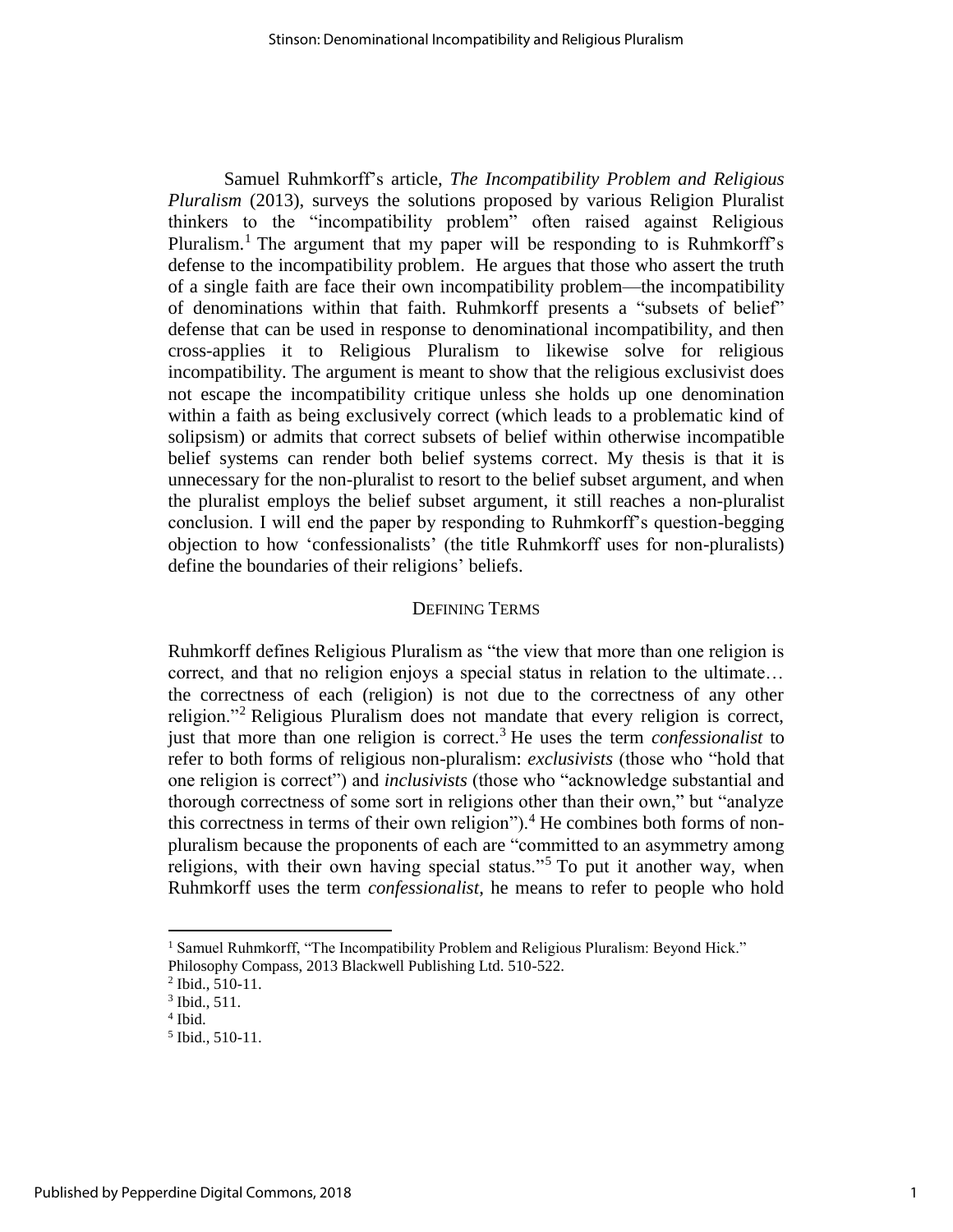that, at least in regards to core doctrine, theirs is the only one religious belief system that is true (exclusivist).  $6$  It also refers to people who believe that adherents of other religions may ultimately be saved through the true God, despite their doctrines being incorrect about this true God (*inclusivists*).<sup>7</sup> An example of this would be people who believe that non-Christians can receive salvation, but if they do, it is still through Christ (even if they do not intend to be saved through Christ). <sup>8</sup> Confessionalists are distinguishable from pluralists because pluralists do not hold any one religion as uniquely true.<sup>9</sup>

#### THE INCOMPATIBILITY PROBLEM

Ruhmkorff describes the incompatibility problem in the following way: Religious Pluralism asserts that religions  $X$  and  $Y$  are both true, but religions  $X$  and  $Y$  have incompatible beliefs. Because of the principle of non-contradiction, religions with incompatible beliefs cannot both be correct. Therefore, X and Y cannot both be correct.<sup>10</sup> Ruhmkorff moves from here to say that confessionalists also face an incompatibility problem stemming from the incompatible claims of different denominations within religions.

#### *The Argument from Denominational Incompatibility*

- 1. Denominations Q and R have incompatible beliefs.
- 2. Because of the principle of non-contradiction, Q and R cannot both be true.
- 3. To assert that just Q or R is true and the other is false brings one dangerously close to a kind of religious solipsism, because it is hard to imagine even two persons in total alignment in their interpretations of doctrinal claims.
- 4. Therefore, confessionalists must accept that the incompatible denominations are both correct.<sup>11</sup>

8 Ibid.

 $\overline{a}$ 

<sup>6</sup> Ruhmkorff., 510-511.

<sup>7</sup> Ibid., 511.

<sup>9</sup> However, religious pluralists do not want to say that all religions are equally true, because they reject evil or immoral religions. The dividing line seems to be, for pluralists, that no religion, among the sufficiently moral religions, is more true than any other. Ibid., 511. This raises a difficult issue as to where one is getting their standard of morality for adjudicating the correctness of religions. Even if the standard comes from some cross-section convergence of religious moralities, why include some religions and exclude others? Gavin D'Costa, "The Impossibility of a Pluralist View of Religions," *Religious Studies* 32, no. 02 (June 1996): 223, 226.

<sup>10</sup> Ruhmkorff, 511-512.

 $11$  Ruhmkorff, 512.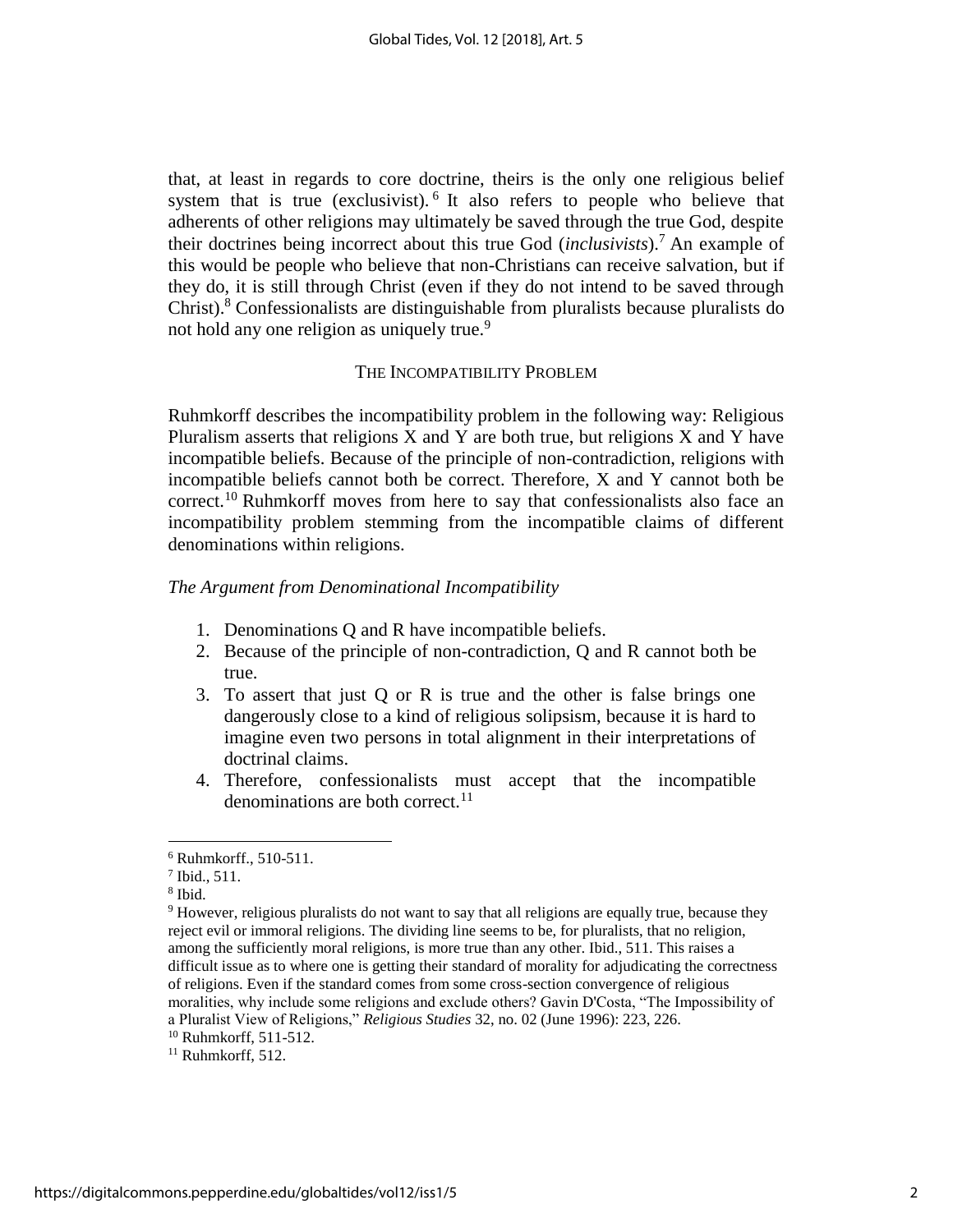Ruhmkorff is quick to say that there is more than meets the eye with both of these incompatibility problems. He proposes a confessionalist's solution to denominational incompatibility, which can be cross-applied to solve a pluralist's incompatibility problem. $12$ 

#### *The Defense of Denominational Incompatibility*

- 1. Denomination Q is committed to belief set  $\varphi$ Q and denomination R is committed to belief set φR.
- 2. Belief sets  $\varphi Q$  and  $\varphi R$  are incompatible with each other, but there are subsets of beliefs within  $\varphi$ Q and  $\varphi$ R, which, if true, are sufficient for the correctness of Q and R (subsets q and r).
- 3. The truth of the claims in q is sufficient for the correctness of Q.
- 4. The truth of the claims in r is sufficient for the correctness of R.
- 5. q and r are compatible.
- 6. Therefore "Q and R are incompatible, but in a way that does not pose an obstacle to both being correct."<sup>13</sup>

From here, Ruhmkorff goes on to argue that the same argument works for Religious Pluralism. Religions X and Y have incompatible beliefs, but they could have compatible belief subsets sufficient for saying that the religions are both correct.<sup>14</sup>

Ruhmkorff predicts that confessionalists may argue that no such compatible subsets of belief exist between religions capable of demonstrating that both religions are correct. <sup>15</sup> He gives the following example, "Confessionalists…may argue that if Buddhism is correct, Christianity is incorrect on the following grounds. If Buddhism is correct, (i) there is not a personal God, and (ii) a fortiori there is not a human who is the incarnation of God – and there is no set of claims whose truth is sufficient for the correctness of Christianity which does not contain (i) or (ii)."<sup>16</sup> Ruhmkorff responds that there can be people who profess themselves as Christians while denying that Jesus was a personal God incarnate, or they can possess an understanding of divine incarnation that is compatible with Buddhism.  $17$  Ruhmkorff expects that confessionalists would "reject such religious self-identification, but adequate, non-question-begging reasons must be given for doing so."<sup>18</sup> The confessionalist

<sup>&</sup>lt;sup>12</sup> Ibid., 512-513.

<sup>13</sup> Ibid., 512.

<sup>&</sup>lt;sup>14</sup> Ibid., 512-513.

 $15$  Ibid.

 $16$  Ibid.

<sup>17</sup> Ibid., 513.

 $18$  Ruhmkorff, 513.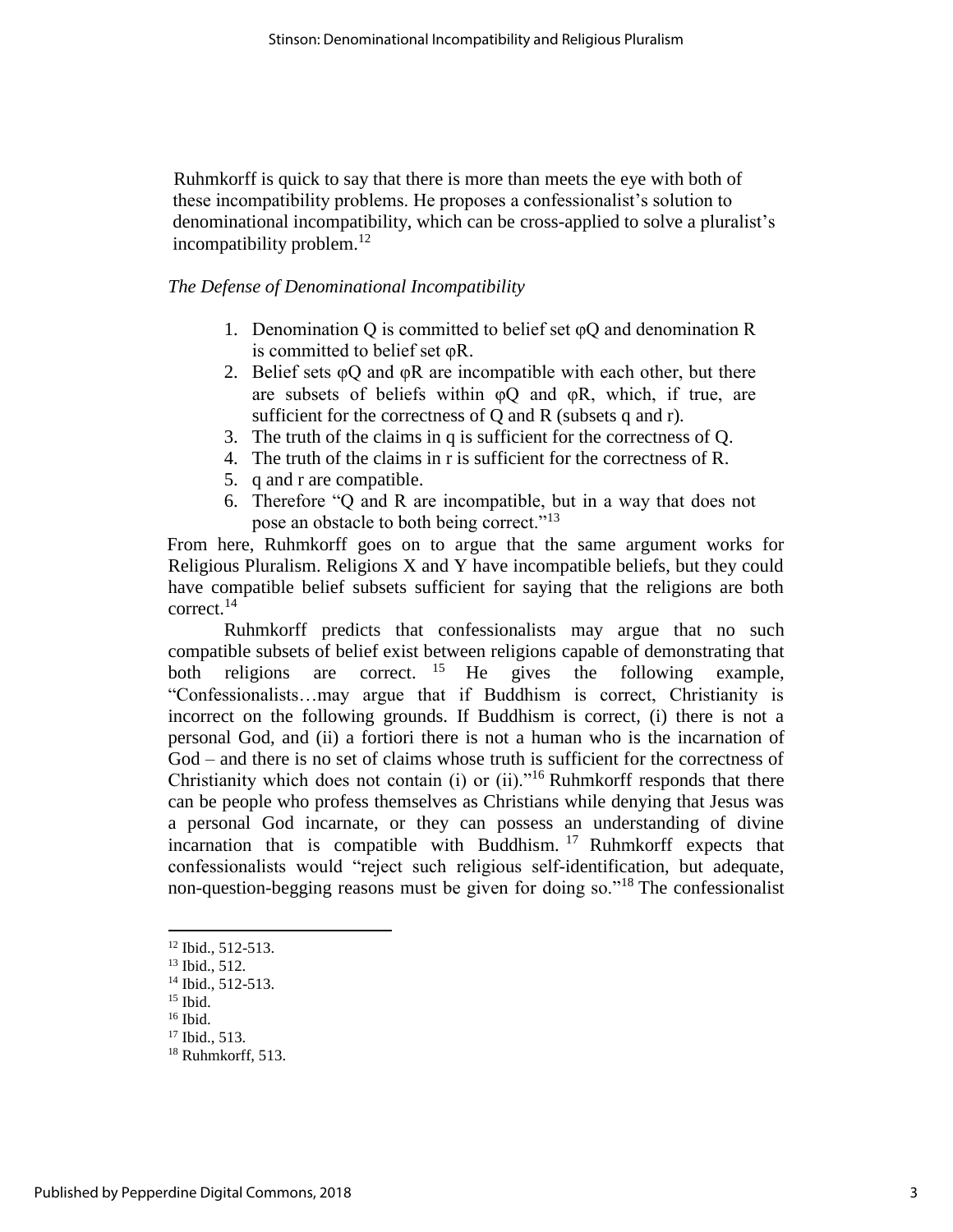Christian is in a bind where she must demonstrate why her definition of Christianity is dispositive. Otherwise, she is unable to prove that Christianity and Buddhism do not contain belief subsets that can show both as correct.

#### *Objections to the Argument from Denominational Incompatibility*

Objection 1: Recall premise 3 of the incompatibility problem for denominations: To assert that just Q or R is true and the other is false brings one dangerously close to a kind of religious solipsism, because it is hard to imagine even two persons in total alignment in their interpretations of doctrinal claims.

Ruhmkorff does not precisely define what religious solipsism is. He does not tell us why it is bad, how 'close' we are getting to it or whether that degree of 'closeness' is bad. He only says what "leads" to it, which is "the idea that all propositions associated with a denomination need to be true in order for that denomination to be correct."<sup>19</sup> What he seems to be referring to is a situation where an exclusivist, by asserting only one denomination is correct, is forced via a *reductio ad absurdum* to assert that only their individual understanding of religious doctrine is true. This seems like a non-unique problem for religion, because anytime someone labels a number of propositions true and a number of others false, they come to the conclusion that those who disagree with them on those points are incorrect, and this hardly seems to make one a solipsist. Ruhmkorff himself is arguing that religious pluralism is true, which means that exclusivism and inclusivism are both incorrect by default. Does Ruhmkorff's own argument lead one into dangerous proximity with religious solipsism? If not, then neither does the confessionalism. If Ruhmkorff's argument does bring one dangerously close to religious solipsism, then it is self-defeating.

Furthermore, even if religious solipsism is undesirable, that doesn't necessarily mean that being "dangerously close" to religious solipsism is a terrible thing. Whatever the status of being "dangerously close" to religious solipsism is, it is not religious solipsism itself. Ruhmkorff needs to supply either independent grounds for condemning belief in the correctness of a single denomination, or offer an explanation of why asserting the truth of a single denomination above others will necessarily result in religious solipsism.<sup>20</sup>

Objection 2: Premise 3 of the incompatibility problem for denominations states that "it is hard to imagine even two persons in total alignment in their

<sup>19</sup> Ibid., 512.

 $^{20}$  He should also define religious solipsism and why it is problematic. I did not find other authors using "religious solipsism" the way that Ruhmkorff does, and applying a strict definition of solipsism in its place does not seem to make sense in the context of his paper.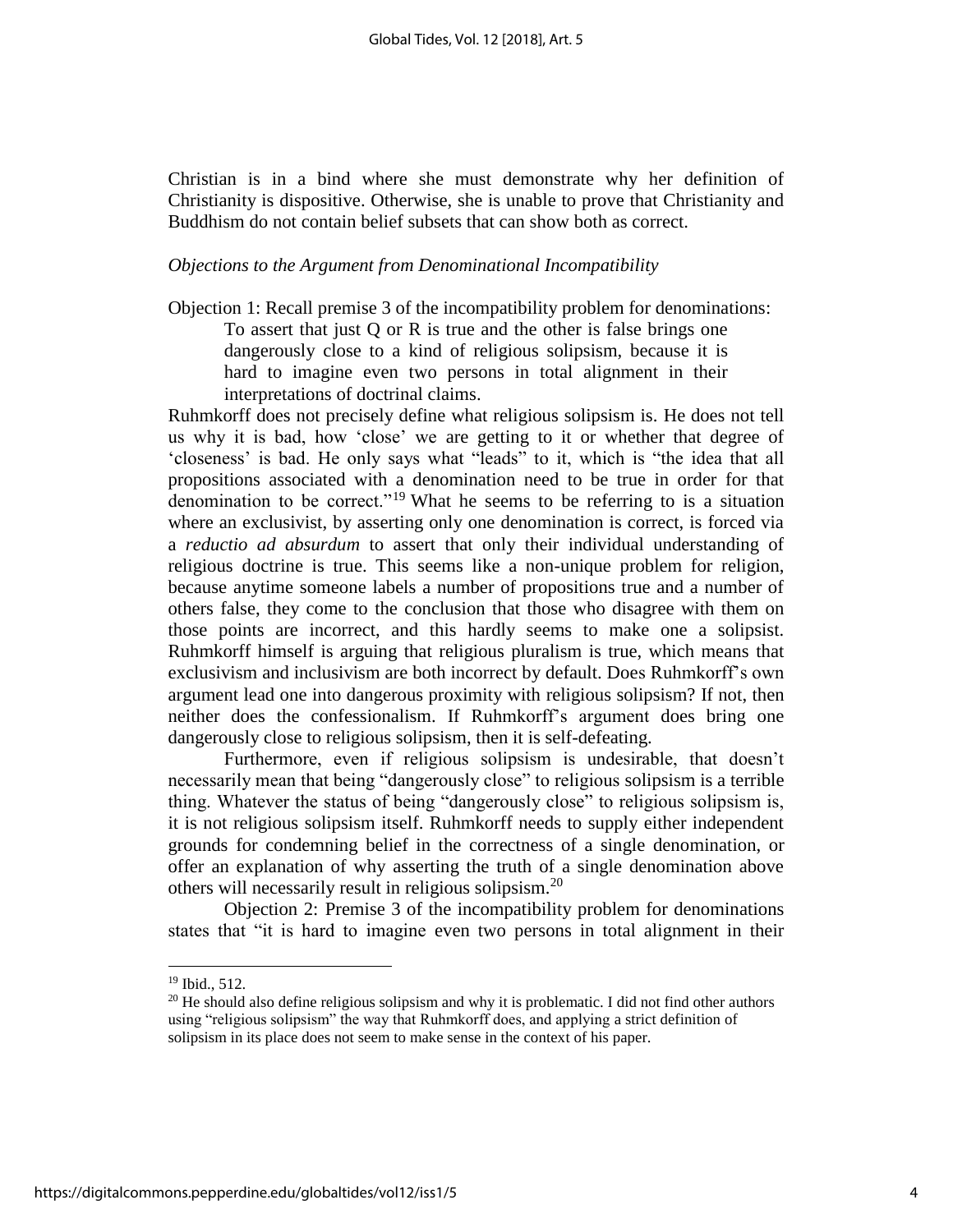interpretations of doctrinal claims." Even assuming "religious solipsism" is a coherent concept and concrete worry, it is not nearly as difficult as Ruhmkorff proposes for two persons to be in total alignment on doctrinal claims. It is common for denominations or individual churches to have statements of faith that are considered authoritative.<sup>21</sup> Now, it is easy for one to bring up examples of people arguing over the correct interpretation of certain creeds. However, all it takes for two or more persons to be in theological agreement with another is for a person to believe whatever their pastor or priest says is true. Or, people could meet and discuss divergent interpretations of doctrine before arriving at an agreement. This seems far from impossible; I can think of personal examples of people with whom I am in theological agreement. So it would seem that merely more than one person agreeing to a single religious creed could avoid Ruhmkorff's dangerous road to religious solipsism.

Furthermore, one must consider not just complete agreement on doctrine, but also agreement on priority within doctrine. For example, if one considers one set of beliefs to be incontestable (say a common evangelical formulation of the authority of scripture, personal conversion, salvation only through faith in the death and resurrection of Jesus, and that Christians need to seek to actively evangelize others)<sup>22</sup> and hold other beliefs to be contestable (like eschatology, dispensationalism, or the nature of ordinances) then even if those people disagree on contestable issues, they have a superseding agreement that those issues are allowed to be contested. Two persons can agree on what truths are non-negotiable while at the same time maintaining that other points of theology are contestable as true or false.<sup>23</sup> Holding a hierarchy of beliefs allows for the confessionalist to be exclusivist to other religions (for example they could say denying the resurrection excludes one from fellowship with God) and inclusivist in regards to other denominations (for example they could say that faith in the resurrection, though held alongside other incorrect beliefs, is sufficient for fellowship with God). So it

l

 $21$  The Reformed Church of America posts a number of creeds, confessions, and catechisms that are authoritative for their member churches. ("Creeds and Confessions," Reformed Church in America, [https://www.rca.org/rca-basics/creeds-and-confessions.](https://www.rca.org/rca-basics/creeds-and-confessions)) Nondenominational autonomous churches will often have statements of faith to instruct their members.

<sup>22</sup> Richard Kyle, *Evangelicalism: an Americanized Christianity* (New Brunswick, N.J.: Routledge, 2006), 11.

<sup>&</sup>lt;sup>23</sup> Perhaps 'religious solipsism' is being argued for as a necessary conclusion on the basis that there is a subjective element to belief wherein no two people could be said to believe anything in the exact same way, because there is no way to verify that they subjectively experience that belief in the same way. This seems to be a discussion beyond the scope of this paper and something that would also pose a problem for religious pluralists who still want to say certain beliefs are either true or false. Further, statements like there is one God or Jesus rose from the dead seem to be yes or no questions rather than particularly subjective ones.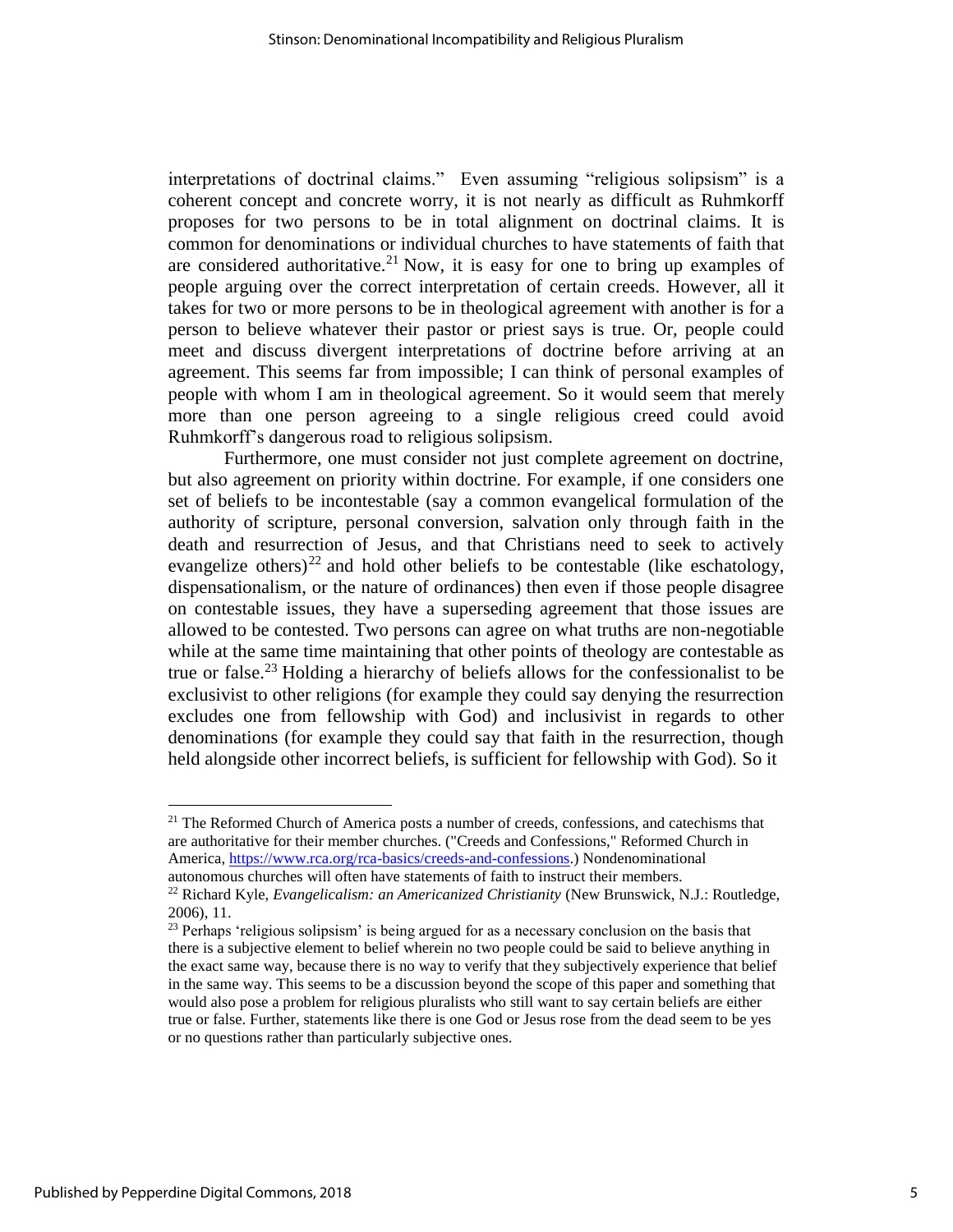seems even more plausible for people to have "total agreement" when they agree agreed on incontestable truths and agree to allow disagreement over nonessentials.

#### *Objections to the Defense of Denominational Incompatibility*

Objection 1: Premises 2-5 of the defense of denominational incompatibility propose that denominations have independent subsets of belief that are compatible with each other and serve to validate the separate denominations. This, however, is not an accurate representation of how unifying subsets operate across denominational lines. Rather than premise 4's characterization that φQ and φR possess their own subsets (q and r) that are sufficient for the correctness of the denominations, the confessionalist will declare that there is one subset (s) that is sufficient for the correctness of the denominations. The subset "s" will contain truth claims held in common between  $\varphi Q$  and  $\varphi R$  that are determined to be essential truth claims within the denomination. For example, the Presbyterian may say that the Baptist is wrong when it comes to infant baptism, but correct when it comes to the core doctrines of the Trinity, scriptural authority, and the gospel (Christ's incarnation, death, burial, resurrection). Both the Presbyterian and the Baptist will believe in these core doctrines, and each could agree that those core doctrines supersede, in terms of importance, over lesser beliefs. $^{24}$ 

Referring to a single subset of beliefs shared across denominations also better captures how confessionalists validate different denominations. The singular subset, as referred to early in the paper, could be truths deemed "essential" for the denomination to be correct. Integral in this analysis is not just quantifying how many true statements the denomination makes, but also qualitatively weighing them. <sup>25</sup> A classic plea for denominational unity in

l

 $24$  Not every branch of Presbyterianism or every Baptist denomination will agree on all of these doctrines, but a number of them will. Confer: the Presbyterian Church of America statement of faith [\(https://www.pcanet.org/beliefs/\)](https://www.pcanet.org/beliefs/) and the Southern Baptist Confession statement of faith [\(http://www.sbc.net/aboutus/basicbeliefs.asp\)](http://www.sbc.net/aboutus/basicbeliefs.asp).

 $25$  Who is doing the weighing? The confessionalists, because Ruhmkorff's argument purports to give a confessionalist defense to incompatible denominations and then cross-apply it to pluralists. For this to work, then the argument should accurately portray how confessionalists weigh beliefs, and confessionalists tend to ascribe to some form of authoritative confession. This side steps the issue of question begging because the argument isn't so much about who gets to define "Christianity" in general but about how confessionalists describe their Christianity, and the rationality of their particular approach to their Christianity and other faiths/christianities (same could be said for confessionalists Muslims, or Jews, and so on). This will come up again at the end of the paper under the subheading "A Defense to Ruhmkorff's Begging the Question Objection." Additionally, both the pluralist and the confessionalist are interested in doing qualitative and not just numeric consideration of beliefs, otherwise, given just how many possible differences there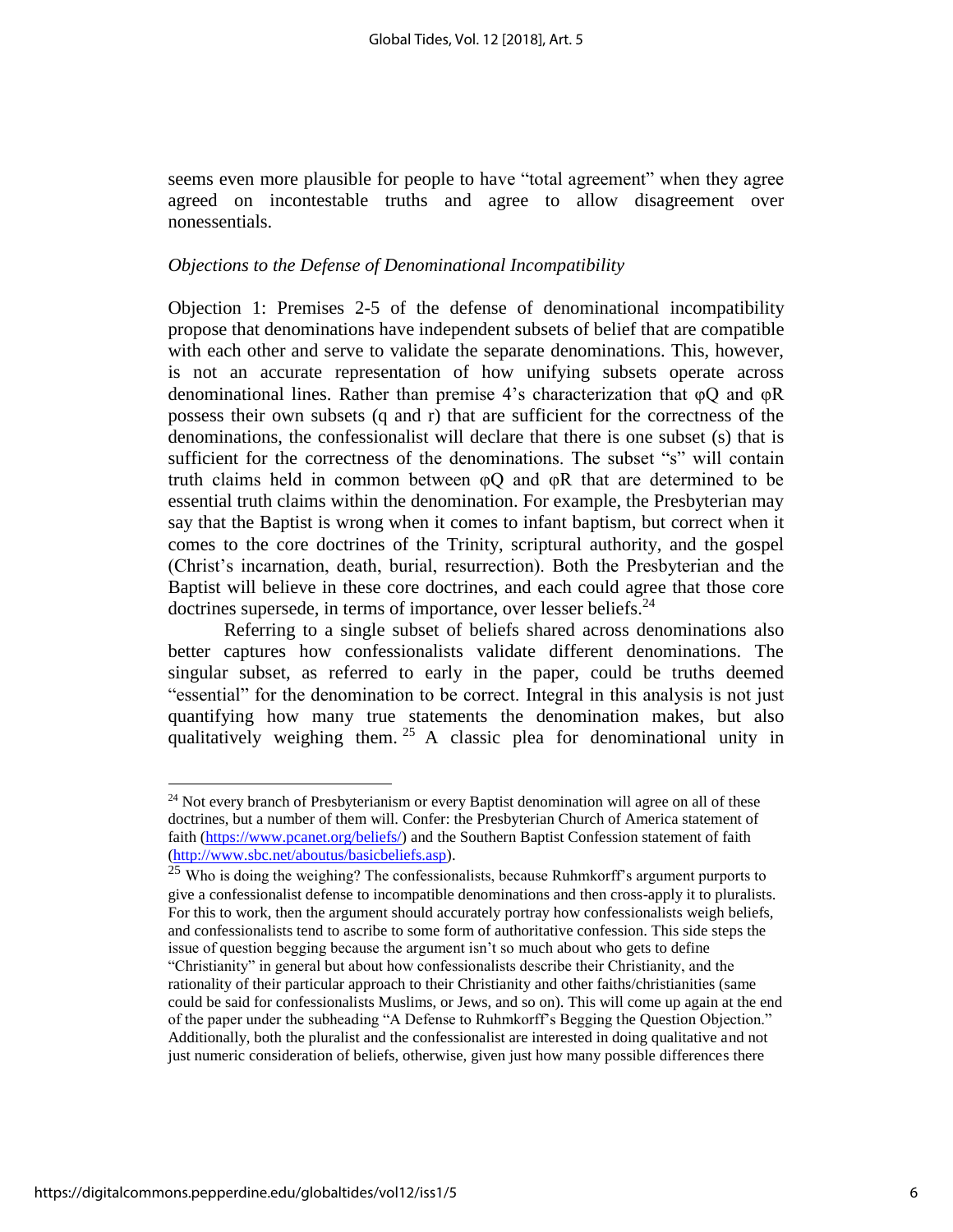Christianity is: "unity in essentials, liberty in non-essentials, and charity in all things."<sup>26</sup> "Essentials" comprise the non-negotiable truth claims that supersede the less clear and more negotiable non-essentials. This distinction is important in terms of religious traditions and how they classify orthodoxy, heterodoxy, and heresy.<sup>27</sup> It also acknowledges the systematic nature of theology held by many religious groups, wherein some beliefs become foundational building blocks of the faith and supersede less important beliefs. Christian theologians, in times past, have built their systematic theology on the doctrinal cornerstones of the Trinity<sup>28</sup> or the resurrection.<sup>29</sup> Foundational beliefs (the core, validating subset) set the boundaries for in-group theological debate over the non-essential beliefs. In the qualitative analysis of what makes a denomination mostly true, the foundational beliefs weigh the heaviest.<sup>30</sup>

[https://www.catholiceducation.org/en/culture/catholic-contributions/on-the-papacy-and-the](https://www.catholiceducation.org/en/culture/catholic-contributions/on-the-papacy-and-the-teaching-office-of-the-church.html)[teaching-office-of-the-church.html\)](https://www.catholiceducation.org/en/culture/catholic-contributions/on-the-papacy-and-the-teaching-office-of-the-church.html).

are between denominations based on theological minutia, it could be hard to assert any subset as being sufficient for the correctness of a given belief system.

<sup>26</sup> Leroy Garrett, *The Stone-Campbell Movement: the Story of the American Restoration Movement*, Revised ed. (Joplin, MO: College Pr Pub Co, 1994), 33; James T. Bretzke SJ, *Consecrated Phrases: a Latin Theological Dictionary; Latin Expressions Commonly Found in Theological Writings Third Edition*, Bilingual ed. (Collegeville, MN: Michael Glazier, 2013), 105; Gleider I. Hernández, *The International Court of Justice and the Judicial Function* (Oxford University Press, 2014), 200; , The Apostle Paul also struck a balance between making absolute truth claims and at other times recognizes humanity's conceptual limitations, see: 1 Corinthians 13:8-13, 15:3-20.

<sup>27</sup> Andrew Stephen Damick, *Orthodoxy and Heterodoxy: Exploring Belief Systems through the Lens Off the Ancient Christian Faith* (Chesterton, Ind: Conciliar Press, 2011), 13, 15; Bernard Lewis, *Islam and the West* (New York: Oxford University Press, 1993), 155; Donald W. Musser and Joseph L. Price, *New and Enlarged Handbook of Christian Theology* (Nashville: Abingdon Press, 2003), 230-231

<sup>28</sup> Peter S. Oh, *Karl Barth's Trinitarian Theology: A Study in Karl Barth's Analogical Use of the Trinitarian Relation* (London: T & T Clark, 2006), ix-xi.

<sup>29</sup> Wolfhart Pannenberg, *Jesus, God and Man*, 2d ed. (Philadelphia: Westminster Press, 1977).

 $30\,$  I do not mean to imply that moral obligations are not integral to confessional faith, but they are built upon the foundational beliefs in an orthodox system: Morality is real because God is real; "we love [Christ] because he first loved us" (1 Jn 4:19); the authority of scripture is predicated on God's revelation through Christ (see Westminister Confesion of Faith, Chapter 1, "Of the Holy Scripture")[; http://www.reformed.org/documents/wcf\\_with\\_proofs/;](http://www.reformed.org/documents/wcf_with_proofs/) the reality of the resurrection authenticates the gospel (see 1 Cor 15:12-15); consider the hierarchy of authority in the teaching of the Catholic church (see "On the Papacy and the Teaching Office of the Church," Catholic Education Resource Center, accessed December 08, 2017,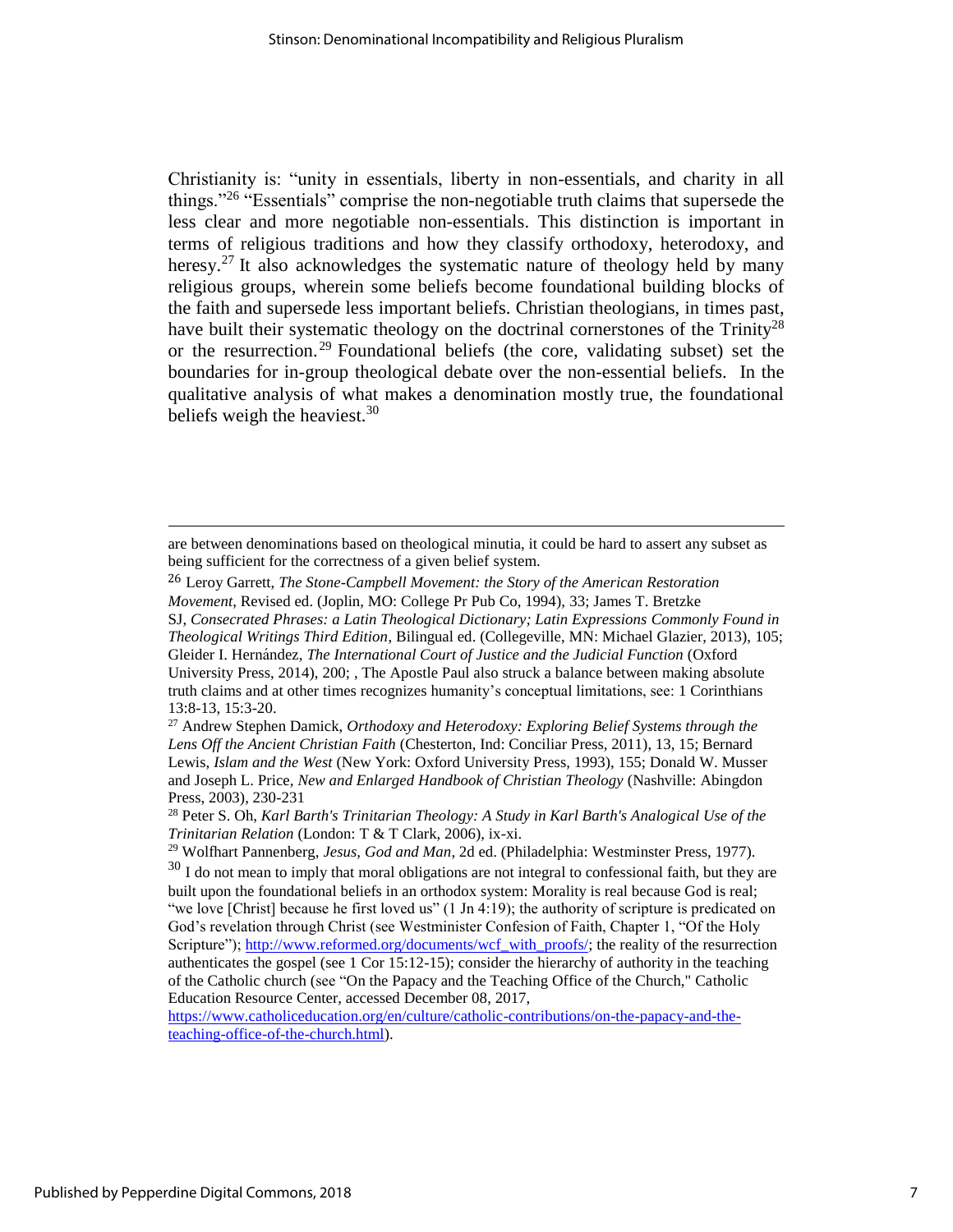### *Revised Defense of Denominational Incompatibility*

With these observations in mind, the denominational incompatibility defense can be reformulated in the following way:

- 1. Denomination Q is committed to belief set  $\varphi$ Q and denomination R is committed to belief set φR.
- 2. Belief sets  $\varphi$ Q and  $\varphi$ R are incompatible with each other; they contain differences.
- 3. But there is a subset of beliefs within  $\varphi Q$  and  $\varphi R$ , which, if true, are sufficient for the correctness of Q and R (subset "s").
- 4. the truth of the claims in s is sufficient for the correctness of Q
- 5. the truth of the claims in s is sufficient for the correctness of R
- 6. Therefore, Q and R are incompatible, but in a way that does not pose an obstacle to both being correct.

Now, a very important step to determining whether or not the religious pluralist can adopt this argument formulation is to examine what is meant by "correct" in the context of the denominational argument. Ruhmkorff himself acknowledges that there is a difference in the way exclusivists and pluralists deem a religion as correct.<sup>31</sup> "Exclusivists take the correctness of a religion to mean that it makes mostly true claims about the transcendent while some pluralists have a sense of correctness that allows that a religion can be acknowledged as correct without making many or even any claims about the transcendent that are known to be true."<sup>32</sup> Pluralists could, for example, reject the principle of non-contradiction, or say that there is no God's eye view of truth, or contest that incompatible religious claims can be "noumenally false" but "phenomenally true," or say that each religion is correct if it reaches its "soteriological goal." <sup>33</sup> But for the confessionalist solution of incompatibility to work for pluralists, it must conclude with a definition of correctness consistent with how the word functions for confessionalists; the pluralist must follow the premises to a conclusion of correctness that can function in both a confessionalist and pluralist framework. Otherwise, the pluralist is simply running a different argument, and not demonstrating a way that the same argument solves for both forms of incompatibility. The confessionalist grants the principle of non-contradiction and concludes that two different bodies of thought can "make mostly true claims about the transcendent" while not completely agreeing with each other. If that is how the term "correct" functions in the argument, then the religious pluralist using the argument is arguing with that notion of correctness, and likewise assuming the principle of non-contradiction.

<sup>31</sup> Ruhmkorff, 510-511.

 $32$  Ibid.

<sup>33</sup> Ibid., 512-513.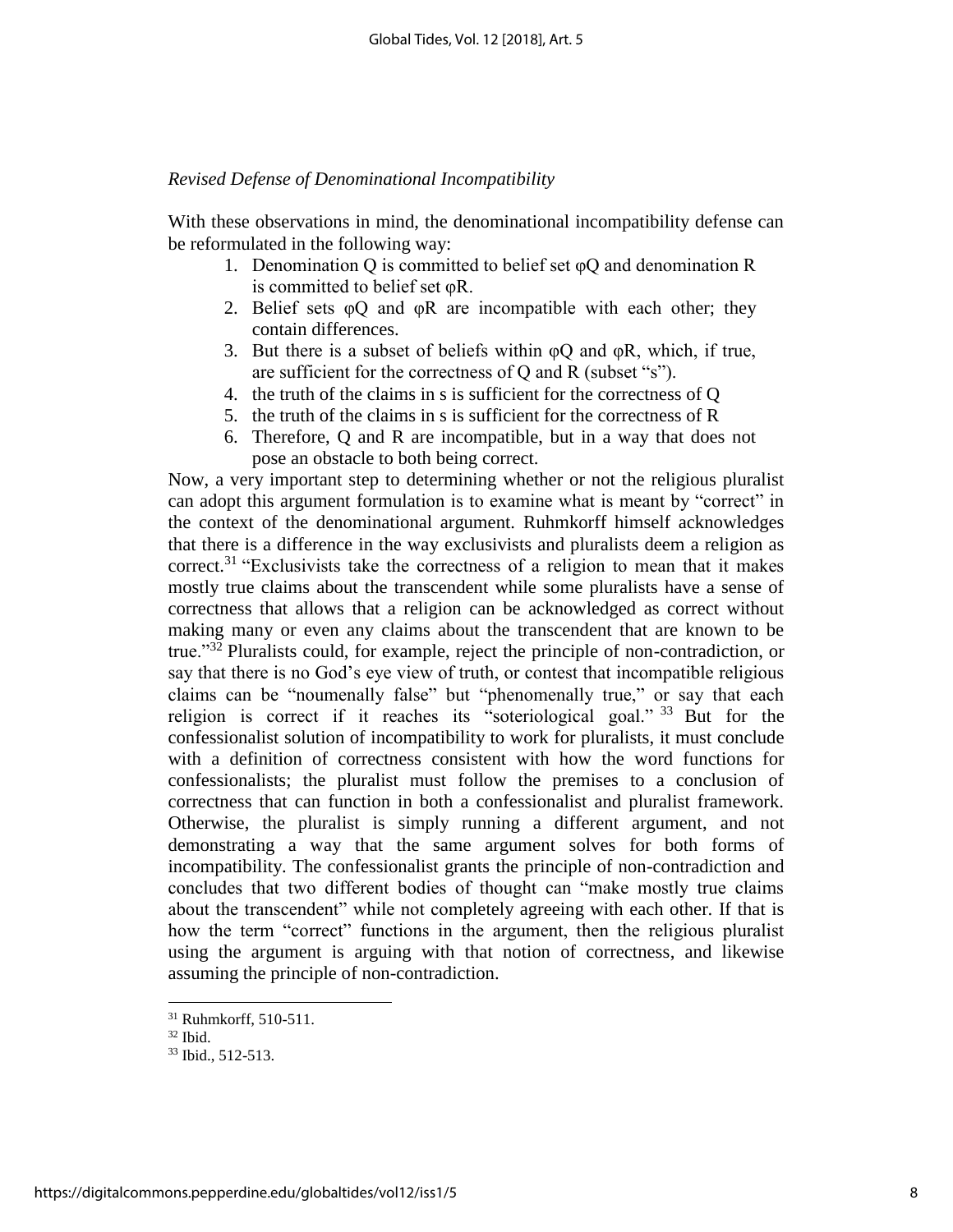This notion of correctness shouldn't be alien to religious pluralism either because, as Gavin D'Costa and others have pointed out, religious pluralists still make moral judgments.<sup>34</sup> They deem some religions to be more morally true than others. The pluralist, for example, would be inclined to say that the Confessing Church in Nazi Germany has greater moral validity than the German Christians (a group that tried to harmonize Nazism and Christianity).<sup>35</sup>

A consequence of the pluralist adopting this denominational compatibility argument then, is if they succeed, they succeed as confessionalists, not pluralists. They solve for incompatibility by offering a subset of belief, which applies across religions, that is dispositive of the faith's correctness. Here, the pluralist becomes a confessionalist by either asserting a form of exclusivism or inclusivism. Asserting that an essential belief set is required to validate the truth of a religion has the pluralist play the role of an exclusivist. Asserting that a necessary subset (typically regarding moral observance) is required for the soteriological goal<sup>36</sup> (some kind of union with the divine) of a religion, has the pluralist acting as an inclusivist, because ultimately it is the pluralist's conception of divinity and morality that is true, and a person's fulfillment of a proper divine-human relationship that results in salvation.<sup>37</sup> One could object to this characterization and say that the pluralist does not assert the truth of their own religion, instead asserting a cross-section of truths pulled from various religions. However, the pluralist still excludes some religions in its calculus and needs to explain why it prefers some religious moralities over others.<sup>38</sup> Furthermore, a synthesis of two different religious belief sets, so long as it excludes at least one belief from either original set, ends up forming a belief set that is different than each prior set.<sup>39</sup>

A hypothetical can be helpful to illustrate this point. Let's say there are two religions: the Church of the Peanut Butter & Jelly (PB&J) and the Church of the Ham & Swiss (H&S). The Church of PB&J holds to the essential doctrines that two pieces of bread, peanut butter, and jelly, are all required for achieving its salvific goal (obtaining the best possible lunch). The essential ingredients of a PB&J sandwich are non-negotiable, grounding truths. PB&J communities, however, use different kinds of bread, peanut butter, and jelly, and may have robust debates over which choices are superior. This level of disagreement,

<sup>34</sup> D'Costa, 226.

<sup>35</sup> Ibid; Doris L. Bergen, *Twisted cross: the German Christian movement in the Third Reich*, Chapel Hill: University of North Carolina Press, 1996, 160, 166.

<sup>36</sup> Ruhmkorff, 513-514; D'Costa, 226.

<sup>&</sup>lt;sup>37</sup> This notion most closely fits "pragmatic pluralists" as defined by Ruhmkorff. (Ruhmkorff, 512-513, 518.)

<sup>38</sup> Ruhmkorff, 511; D'Costa 223, 226.

<sup>&</sup>lt;sup>39</sup> In dialectical terms: Thesis and antithesis merge to create a synthesis, but the synthesis  $\neq$  thesis or antithesis.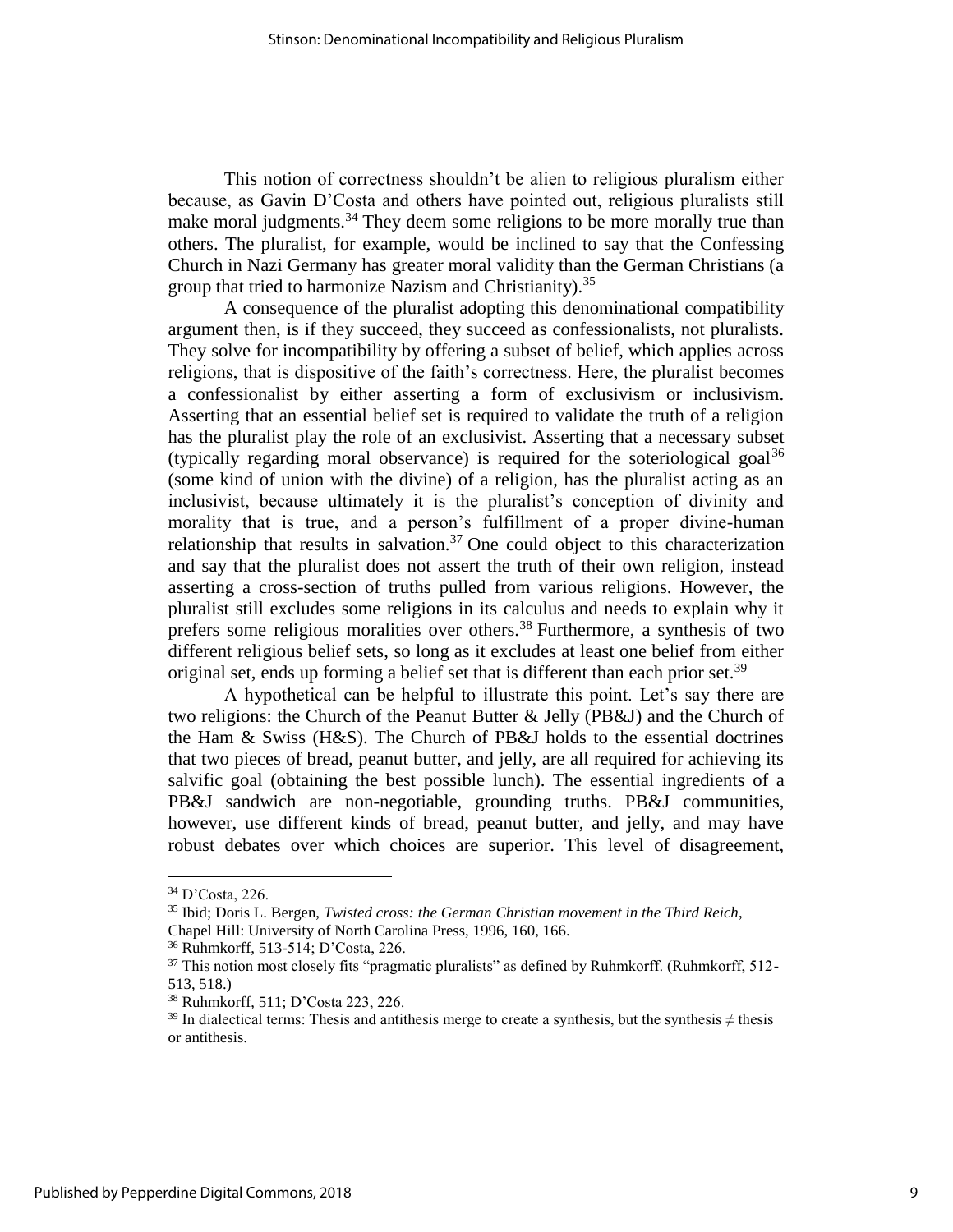however, is allowable in non-core doctrine. Having bread, peanut butter, and jelly are all considered equally important, and room is left for variation within those categories. The Church of Ham & Swiss holds to the essential ingredients of two pieces of bread, ham, and Swiss cheese. The H&S church has virtually the same salvific goal as PB&J, and likewise allows for debates over the best kinds of bread, ham, and swiss cheese. One day, another party comes along, observes both of these religions and has an epiphany. He founds the Church of Any Ol' Sandwich (AOS) and approaches the leaders of the two prior churches and says, "guys, you're both right, salvation is the best lunch possible and the best lunch possible is obtained through having a sandwich." Upon review, PB&J and H&S both reject AOS, because, while trying to synthesize their beliefs, it has rejected central doctrine of each. Peanut butter, jelly, ham, and swiss all transfer from being foundations to attachments—from essentials to options. It's hard to see how PB&J or H&S can be "mostly true" when their beliefs are not quantitatively mostly true, or qualitatively mostly true. AOS has not mutually validated each religion; it has only validated the parts of each that fit its own conception of religious truth. Its fellow sandwich religions will be saved not because their religions are correct about reality, but because AOS is correct.<sup>40</sup>

# *A Defense to Ruhmkorff's Begging the Question Objection*

Lastly, I will address Ruhmkorff's "question-begging" objection to labeling beliefs "essential" within a religion.<sup>41</sup> It is not the case that a confessionalist must affirm the truth of every denomination within its religion. People who selfidentify as Christian, but reject beliefs that the majority of Christian theologies would consider foundational, are not particularly relevant to this case. The denominational incompatibility arguments is being addressed at confessionalists, not Christian pluralists. The incompatibility argument is about the logical coherence of taking a particular position on religious truth, and the confessionalist need only be precise as to what "Christianities," "Islams," or "Judiaisms" she is defending. The exclusivist Christian can apply the qualifiers of "confessional" or "orthodox" in order to identify the version of Christianity that she is holding to be true. Therefore, Ruhmkorff's question-begging objection appears to be a redherring to the overall argument about the logical coherence of an exclusivist stance.

<sup>&</sup>lt;sup>40</sup> The AOS church here is meant to illustrate pluralists and their attempt to use an authoritative belief subset to assert two religions are correct. It results in the pluralist becoming more an inclusivist than anything else.

 $41$  Ruhmkorff, 513.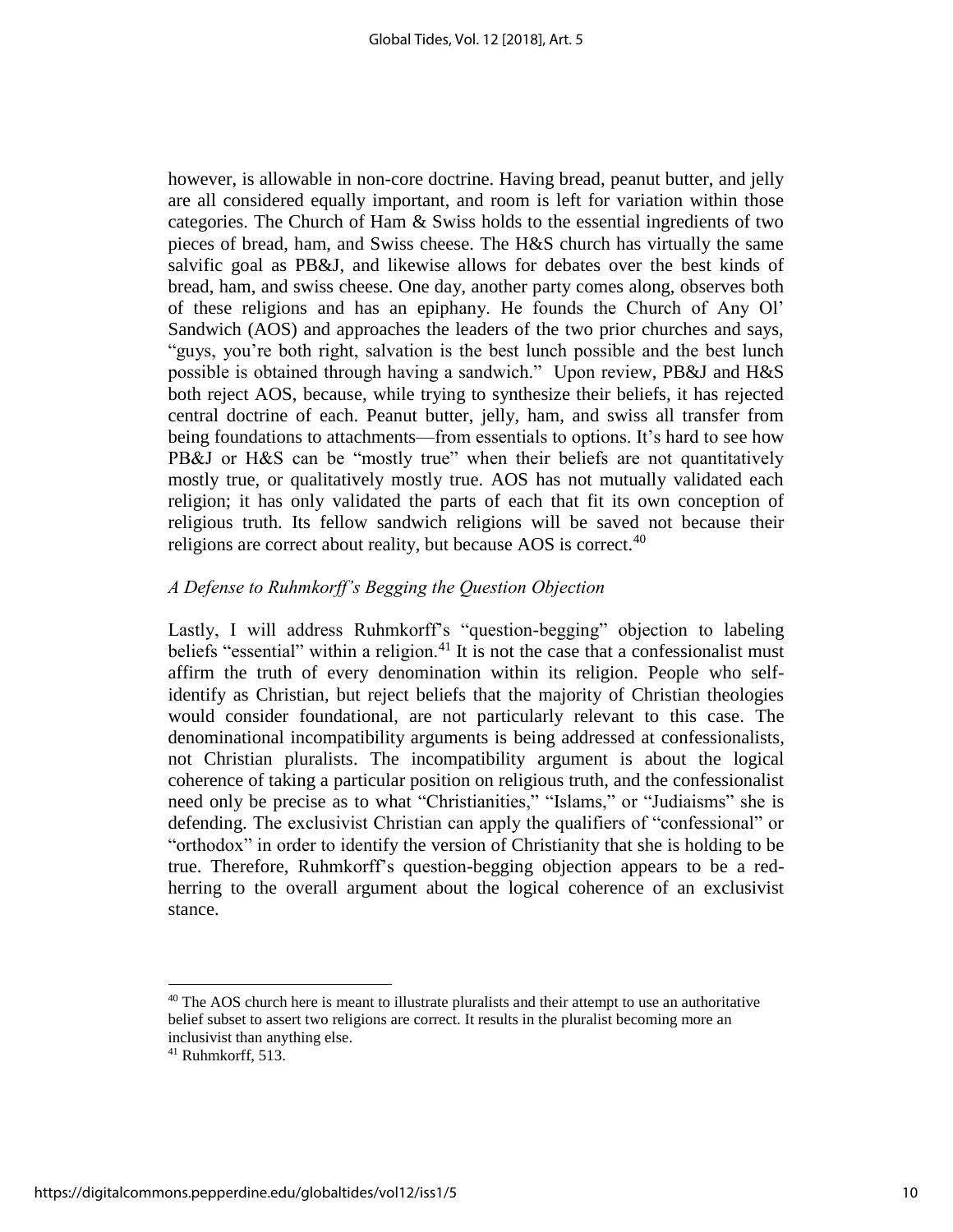#### **CONCLUSION**

Ruhmkorff's argument that confessionalists must employ a belief-subsets argument to resolve their own incompatibility problem, and that the argument is equally accessible to Religious pluralists, is faulty. Confessionalists can assert that one denomination is true and others are false, and to do so does not necessarily implicate the acceptance of a form of religious solipsism. Ruhmkorff's 'Confessionalist defense to incompatibility' is ill-structured, because the confessionalist asserts a dispositive truth subset, not truth subsets. When the pluralist runs through the subset argument, they end up reaching a conclusion akin to Confessionalism, not pluralism, because they too assert a correct subset rather than separate mutually correct subsets. Lastly, saying that the definitions of essential beliefs for a religion is question-begging is not very pertinent to this discussion, which specifically addresses the logical coherence of confessionalist theologies.

#### **BIBLIOGRAPHY**

- Bergen, Doris L. Bergen, *Twisted Cross: The German Christian Movement in the Third Reich*, Chapel Hill: University of North Carolina Press, 1996, 160, 166.
- Bretzke, James T. *Consecrated Phrases: A Latin Theological Dictionary; Latin Expressions Commonly Found in Theological Writings Third Edition*, Bilingual ed. (Collegeville, MN: Michael Glazier, 2013), 105.
- Damick, Andrew Stephen. *Orthodoxy and Heterodoxy: Exploring Belief Systems through the Lens Off the Ancient Christian Faith* (Chesterton, Ind: Conciliar Press, 2011), 13, 15.
- Garrett, Leroy. *The Stone-Campbell Movement: the Story of the American Restoration Movement*, Revised ed. (Joplin, MO: College Pr Pub Co, 1994), 33.
- Hernández, Gleider I. *The International Court of Justice and the Judicial Function* (Oxford University Press, 2014), 200.
- Kyle, Richard Kyle. *Evangelicalism: An Americanized Christianity* (New Brunswick, N.J.: Routledge, 2006), 11.
- Lewis, Bernard. *Islam and the West* (New York: Oxford University Press, 1993), 155.
- Musser, Donald W. and Price, Joseph L. *New and Enlarged Handbook of Christian Theology* (Nashville: Abingdon Press, 2003), 230-231.
- Oh, Peter S. *Karl Barth's Trinitarian Theology: A Study in Karl Barth's Analogical Use of the Trinitarian Relation* (London: T & T Clark, 2006), ix-xi.